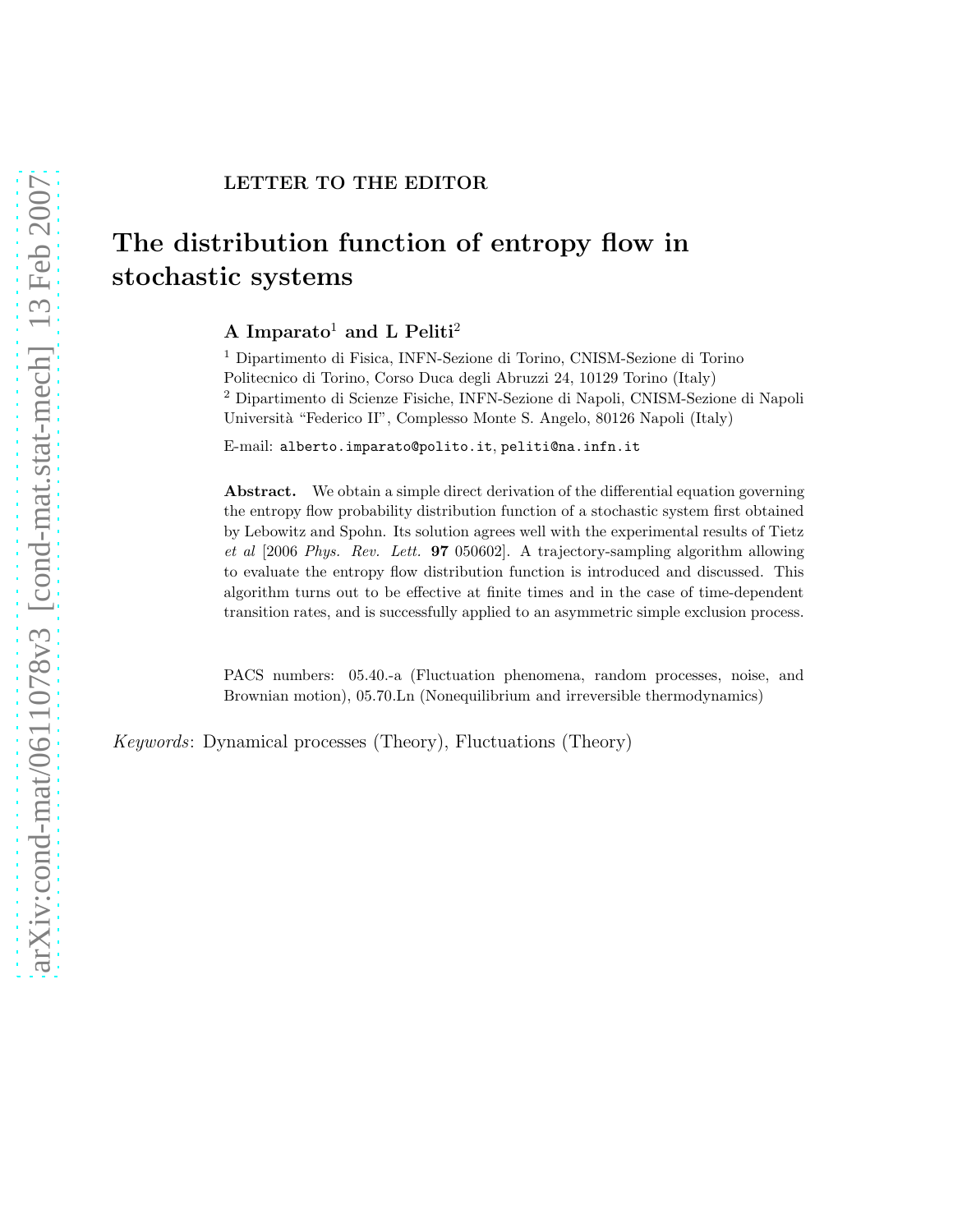<span id="page-1-0"></span>The concept of entropy is usually associated with probability distributions (ensembles) via Gibbs's formula. However, it has been recently emphasized that in nonequilibrium systems one can consistently define the entropy production along a single trajectory  $[1, 2, 3]$  $[1, 2, 3]$ , and that the fluctuation theorems  $[1, 3, 4, 5, 6, 7, 8, 9, 10, 11, 12]$  $[1, 3, 4, 5, 6, 7, 8, 9, 10, 11, 12]$  $[1, 3, 4, 5, 6, 7, 8, 9, 10, 11, 12]$  $[1, 3, 4, 5, 6, 7, 8, 9, 10, 11, 12]$  $[1, 3, 4, 5, 6, 7, 8, 9, 10, 11, 12]$  $[1, 3, 4, 5, 6, 7, 8, 9, 10, 11, 12]$  $[1, 3, 4, 5, 6, 7, 8, 9, 10, 11, 12]$  $[1, 3, 4, 5, 6, 7, 8, 9, 10, 11, 12]$  $[1, 3, 4, 5, 6, 7, 8, 9, 10, 11, 12]$  $[1, 3, 4, 5, 6, 7, 8, 9, 10, 11, 12]$  $[1, 3, 4, 5, 6, 7, 8, 9, 10, 11, 12]$  $[1, 3, 4, 5, 6, 7, 8, 9, 10, 11, 12]$  $[1, 3, 4, 5, 6, 7, 8, 9, 10, 11, 12]$ can be interpreted as giving connections between the probability of entropy-generating trajectories with respect to that of entropy-annihilating trajectories. Since the entropy flowalong a given trajectory is experimentally accessible (see, e.g., [[13\]](#page-9-0)), it is of some interest to investigate the distribution function of the entropy production and flow in a nonequilibrium system. The distribution of entropy flow in a stochastic system satisfies a differential equation derived by Lebowitz and Spohn in [\[8\]](#page-8-0). They made use of this equation to investigate the large-deviation function of entropy production in the longtime limit, thus obtaining a form of the Gallavotti-Cohen symmetry[[5\]](#page-8-0). In the present paper, we provide a new direct derivation of this differential equation in a general nonequilibrium system with discrete states, and show that its solution satisfies more general fluctuation relations also at finite times. This derivation highlights its connection with the entropy production along a single trajectory. We exploit it to evaluate the entropy flow in experiments on an optically driven defect center in diamond [\[13\]](#page-9-0). We suggest a practical computational scheme to evaluate the distribution of entropy flow. We illustrate the feasibility of the method by applying it to the simple asymmetric exclusionprocess (ASEP) [[14](#page-9-0)].

We consider a system with a discrete phase space, whose states are denoted by  $i = 1, \ldots, N$ . We assume that the evolution of the system is described by a Markovian stochastic dynamics

$$
\frac{dp_i(t)}{dt} = \sum_{j \, (\neq i)} \left[ W_{ij}(t)p_j(t) - W_{ji}(t)p_i(t) \right],\tag{1}
$$

where  $p_i(t)$  is the probability that the system is found at state i at time t, and  $W_{ij}(t)$ is the transition rate from the state  $j$  to the state  $i$  at time  $t$ . We consider a generic path  $\omega$  defined by  $\omega(t) = i_k$  iff  $t_k \le t < t_{k+1}$ , with  $k = 0, 1, \ldots, M$ , with  $t_{M+1} = t_f$ , and define the time-reversed path  $\tilde{\omega}$  by  $\tilde{\omega}(t) = i_k$  iff  $t \in [\tilde{t}_{k+1}, \tilde{t}_k)$ , where  $\tilde{t} = t_0 + t_f - t$ . Let  $Q(\omega)$  be defined in terms of the ratio between the probability  $\mathcal{P}(\omega)$  of the forward path ω (conditioned by its initial state  $i_0$ ) and the probability  $\mathcal{P}(\tilde{\omega})$  of the time-reversed path  $\tilde{\omega}$ , conditioned by *its* initial state  $i_M \equiv i_f$  and subject to the time-reversed protocol  $W_{ij}(t) = W_{ij}(\tilde{t})$  [\[1](#page-8-0), [3, 8](#page-8-0)]:

$$
Q(\omega) = -\ln\left[\frac{\mathcal{P}(\omega)}{\widetilde{\mathcal{P}}(\widetilde{\omega})}\right] = -\sum_{k=1}^{M} \ln\left[\frac{W_{i_k i_{k-1}}(t_k)}{W_{i_{k-1} i_k}(t_k)}\right].
$$
\n(2)

We have assumed that, if  $W_{ii}(t) > 0$  at any time t, one also has  $W_{ii}(t) > 0$ . In order to interpret this quantity, let us consider the Gibbs entropy of the system  $S(t) = -\sum_i p_i(t) \ln p_i(t)$  (we take the Boltzmann constant  $k_B = 1$  throughout). Using  $(1)$ , the time derivative of  $S<sub>S</sub>$  reads

$$
\frac{\mathrm{d}S}{\mathrm{d}t} = -\sum_{i \neq j} W_{ij} p_j \ln \left( \frac{W_{ji} p_i}{W_{ij} p_j} \right) - \sum_{i \neq j} W_{ij} p_j \ln \frac{W_{ij}}{W_{ji}}.
$$
\n(3)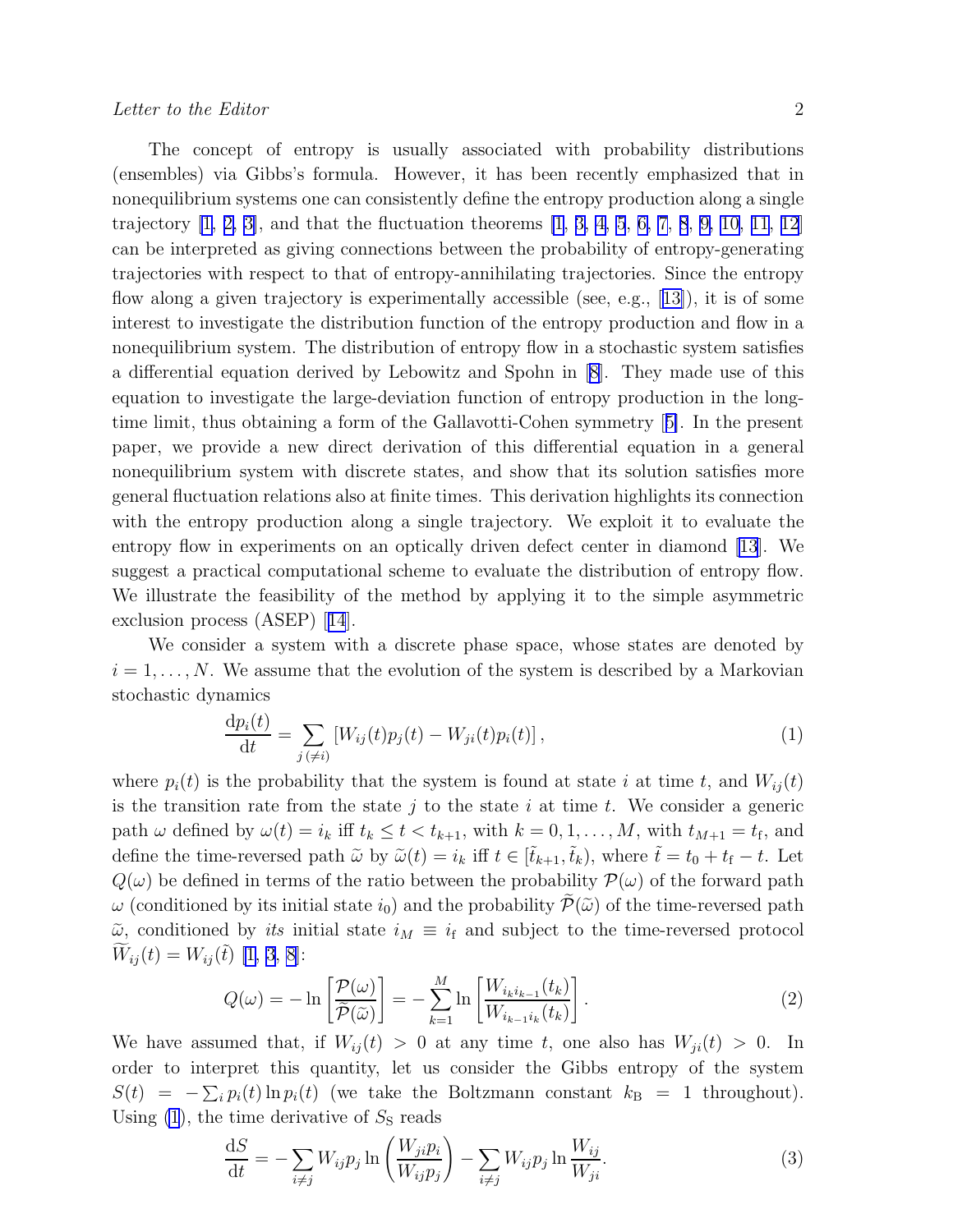<span id="page-2-0"></span>By exploiting the relation  $\ln x \leq x - 1$ , one sees that the first sum is non-negative, and can thus be interpreted as the entropy production rate[[8, 10](#page-8-0)]. The second sum defines the entropy  $S_f$  which flows into the reservoir:  $dS_f/dt = \sum_{i \neq j} W_{ij} p_j \ln(W_{ij}/W_{ji})$ . It is easy to verify that, if we define  $\langle Q \rangle_t$  as the average of the quantity  $Q(\omega)$ , definedby  $(2)$  $(2)$ , over all possible paths up to time t, the following equality holds:  $d \langle Q \rangle_t / dt = dS_f/dt$ , and thus  $\langle Q \rangle_{t_f} = \Delta S_f = \int_{t_0}^{t_f} dt \ dS_f/dt$ . Notice that if the detailed balance conditions holds for the transition rates  $W_{ij}(t)$ , and the energy  $E_i(t)$  is associated to the state i of the system, we have  $W_{ji}(t)/W_{ij}(t) = \exp \left\{ \left[E_i(t) - E_j(t)\right]/T\right\}$ , and thus  $T \ln [W_{ji}(t)/W_{ij}(t)]$  represents the heat exchanged with the reservoir in the jump from statej to state i. Thus the quantity  $Q(\omega)$ , defined by ([2](#page-1-0)), is the entropy which flows into thereservoir as the system evolves along the path  $\omega$  (see, e.g., [[3\]](#page-8-0)). We now introduce the joint probability distribution  $\phi_i(Q, t)$ , that the system is found at time t in state i, having exchanged a total entropy flow  $Q$  with the thermal bath. The entropy which flows into the reservoir as a result of the jump of the system from state  $i$  to state i is given by  $\Delta s_{ij} = \log[W_{ji}(t)/W_{ij}(t)]$ . In a small time interval  $\tau$  the variation of  $\phi_i(Q, t)$ is given by

$$
\phi_i(Q, t + \tau) \simeq \phi_i(Q, t) + \tau \sum_{j (\neq i)} W_{ij} \phi_j(Q - \Delta s_{ij}, t) - W_{ji} \phi_i(Q, t)
$$
  
= 
$$
\phi_i(Q, t) + \tau \sum_{j (\neq i)} \left\{ W_{ij} \left[ \sum_{n=0}^{\infty} \frac{(-\Delta s_{ij})^n}{n!} \frac{\partial^n \phi_j(Q, t)}{\partial Q^n} \right] - W_{ji} \phi_i(Q, t) \right\}, (4)
$$

and thus we obtain the differential equation governing the time evolution of the distribution function  $\phi_i(Q, t)$ :

$$
\frac{\partial \phi_i(Q,t)}{\partial t} = \sum_{j(\neq i)} \left\{ W_{ij} \left[ \sum_{n=0}^{\infty} \frac{(-\Delta s_{ij})^n}{n!} \frac{\partial^n \phi_j(Q,t)}{\partial Q^n} \right] - W_{ji} \phi_i(Q,t) \right\}.
$$
 (5)

By introducing, for each  $i$ , the generating function

$$
\psi_i(\lambda, t) = \int dQ \, e^{\lambda Q} \phi_i(Q, t), \tag{6}
$$

and taking into account the expression of  $\Delta s_{ij}$ , we obtain the master equation

$$
\frac{\partial \psi_i(\lambda, t)}{\partial t} = \sum_{j (\neq i)} \left[ W_{ij} \left( \frac{W_{ji}}{W_{ij}} \right)^{\lambda} \psi_j(\lambda, t) - W_{ji} \psi_i(\lambda, t) \right]
$$

$$
= \sum_j H_{ij}(\lambda) \psi_j(\lambda, t).
$$
(7)

This last equation was first derived by Lebowitz and Spohn in[[8](#page-8-0)].

We now introduce the total probability distribution  $\phi(Q, t) = \sum_i \phi_i(Q, t)$ , and the total generating function  $\psi(\lambda, t) = \sum_i \psi(\lambda, t)$ . In the case of time-independent transition rates  $W_{ij}$ , or of transition rates which depend periodically on the time, it can be useful, in order to evaluate the distribution function  $\phi(Q, t)$ , to introduce the large-deviation function. In the long-time limit, the generating function  $\psi(\lambda, t)$  is dominated by the maximum eigenvalue  $g(\lambda)$  of the matrix  $H(\lambda) = (H_{ij}(\lambda))$ , which appears in the master equation  $(7)$ . Therefore, we have, for long times t,

$$
\psi(\lambda, t) \propto \exp\left[t \, g(\lambda)\right].\tag{8}
$$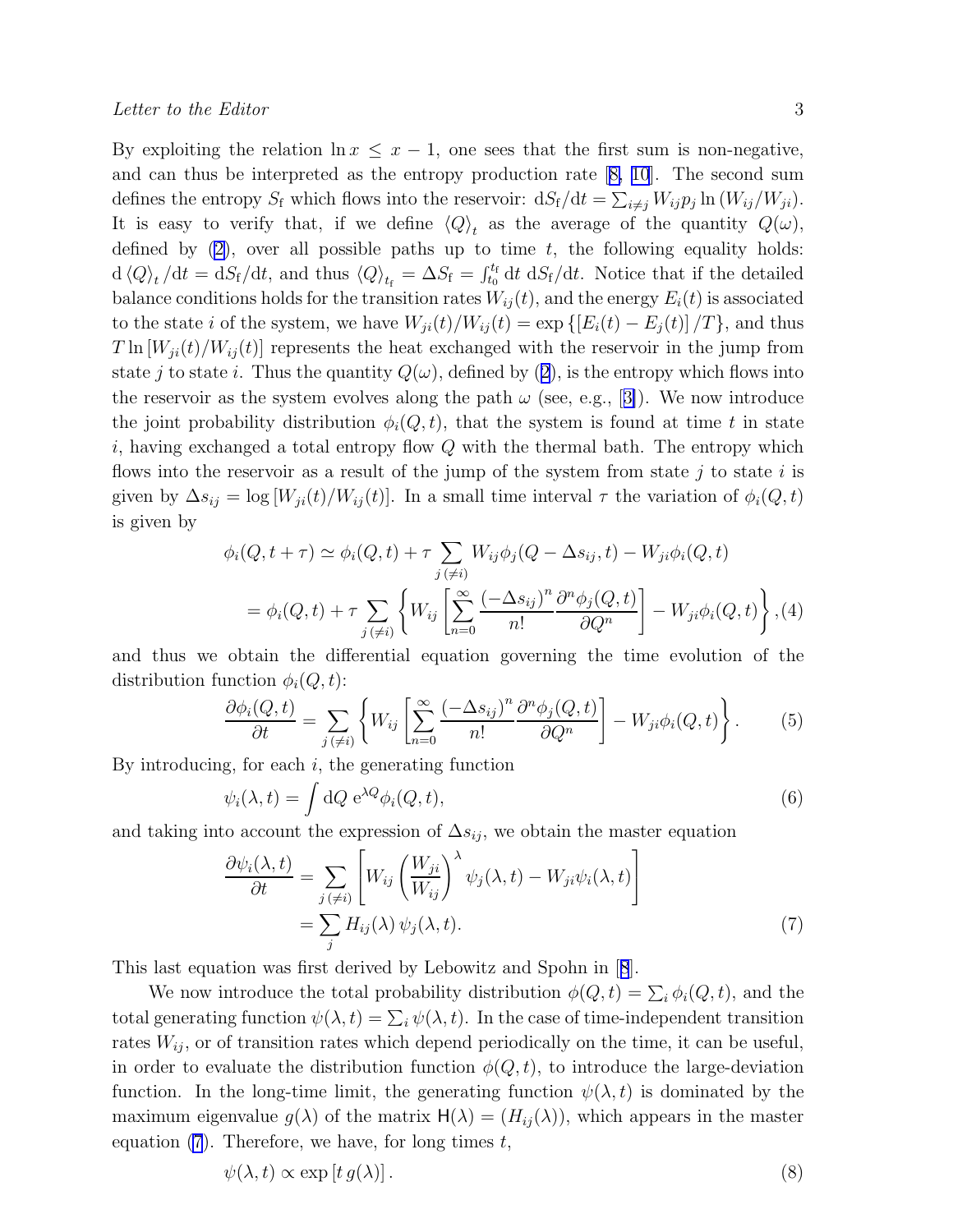<span id="page-3-0"></span>By using the last equation and inverting [\(6](#page-2-0)), one obtains the probability distribution of the entropy flow in the long time limit as

$$
\phi(Q,t) = \int \frac{d\lambda}{2\pi i} e^{-\lambda Q} \psi(\lambda, t) \propto e^{t g(\lambda^*) - \lambda^* Q},\tag{9}
$$

where  $\lambda^*$  is the saddle point value implicitly defined by  $\partial g/\partial \lambda|_{\lambda^*} = Q/t$ . If we introduce the entropy flow per unit time  $q = Q/t$ , we obtain the large-deviation function

$$
f(q) \equiv g(\lambda^*) - \lambda^* q = \lim_{t \to \infty} \frac{1}{t} \log \phi(Q, t).
$$
 (10)

Note that the functions  $g(\lambda)$  and  $f(q)$  are Legendre transform of each other, and can be then interpreted in terms of path thermodynamics:  $g(\lambda)$  can be viewed as a path Gibbs free energy, while  $f(q)$  is the corresponding Helmholtz free energy. This analogy was first pointed out in[[15, 16\]](#page-9-0) where work probability distributions of systems driven out of equilibrium were studied. The Gallavotti-Cohen theorem [\[5](#page-8-0)]  $\phi(Q)/\phi(-Q) = \exp(Q)$ is immediately recovered by considering that  $H(-\lambda + 1) = H^{T}(\lambda)$ , where  $H^{T}$  is the transpose of H, and thus has the same eigenvalues as H [\[8](#page-8-0)].

Another remarkable fluctuation relation has been recently proposed by Seifert [\[3](#page-8-0)]. Since the path probability densities  $\mathcal{P}(\omega)$  and  $\mathcal{P}(\tilde{\omega})$  must be normalized, one obtains from([2](#page-1-0)), for any distribution of initial states  $p_i^0$  and any distribution of final states  $p_i^f$ the following fluctuation relation,

$$
\left\langle \exp \left[ Q(\omega) + \ln \left( \frac{p_{i_f}^{\mathrm{f}}}{p_{i_0}^0} \right) \right] \right\rangle \equiv \sum_{i_0, i_f} \int_{\omega(t_0) = i_0}^{\omega(t_f) = i_f} \mathcal{D}\omega \ p_{i_0}^0 \mathcal{P}(\omega) e^{Q(\omega)} \frac{p_{i_f}^{\mathrm{f}}}{p_{i_0}^0} \n= \sum_{i_0, i_f} \int_{\tilde{\omega}(t_0) = i_f}^{\tilde{\omega}(t_f) = i_0} \mathcal{D}\tilde{\omega} \ p_{i_f}^{\mathrm{f}} \tilde{\mathcal{P}}(\tilde{\omega}) = 1.
$$
\n(11)

Starting from [\(7](#page-2-0)), this relation is recovered as follows. Let  $\psi_j^{i_0}(\lambda, t)$  be the solution of([7](#page-2-0)) with the initial condition  $\psi_j^{i_0}(\lambda, t=0) = \delta_{j,i_0}$ , and let  $\bar{\psi}_j(\lambda, t) = \sum_{i_0} \psi_j^{i_0}(\lambda, t)$ . Thefunction  $\bar{\psi}_j(\lambda=1,t) = 1, \forall t$ , is the solution of ([7](#page-2-0)) with the initial condition  $\bar{\psi}_j(\lambda=1, t=0) = 1$ . Thus, (11) reads

$$
\left\langle \exp\left[Q + \ln\left(p_{i_{\rm f}}^{\rm f}/p_{i_{0}}^{\rm 0}\right)\right] \right\rangle = \sum_{i_{0},j} p_{i_{0}}^{\rm 0} \psi_{j}^{i_{0}}(\lambda=1,t) \exp\left[\ln\left(p_{j}(t)/p_{i_{0}}^{\rm 0}\right)\right]
$$

$$
= \sum_{j} p_{j}(t)\bar{\psi}_{j}(\lambda=1,t) = 1, \tag{12}
$$

for any value of t. This result is a generalization of equation  $(2.20)$  of  $[8]$  and has been recently applied to a specific case in[[17](#page-9-0)].

If the system is characterized by a small number of states, one can explicitly solve the equations [\(7](#page-2-0)), and thus obtain the total generating function  $\psi(\lambda, t) = \sum_i \psi_i(\lambda, t) =$  $\langle e^{\lambda Q} \rangle$ .

As an example, we consider an optically driven defect center in diamond, which can be viewed as a two-state system [\[13\]](#page-9-0). If excited by a red light laser, the defect exhibits fluorescence. By superimposing a green light laser, the rate of transition from the non-fluorescent to the fluorescent state  $(W_{+}$  in the following) and from the fluorescent to the non-fluorescent state  $(W_$ ), turn out to depend linearly on the green and red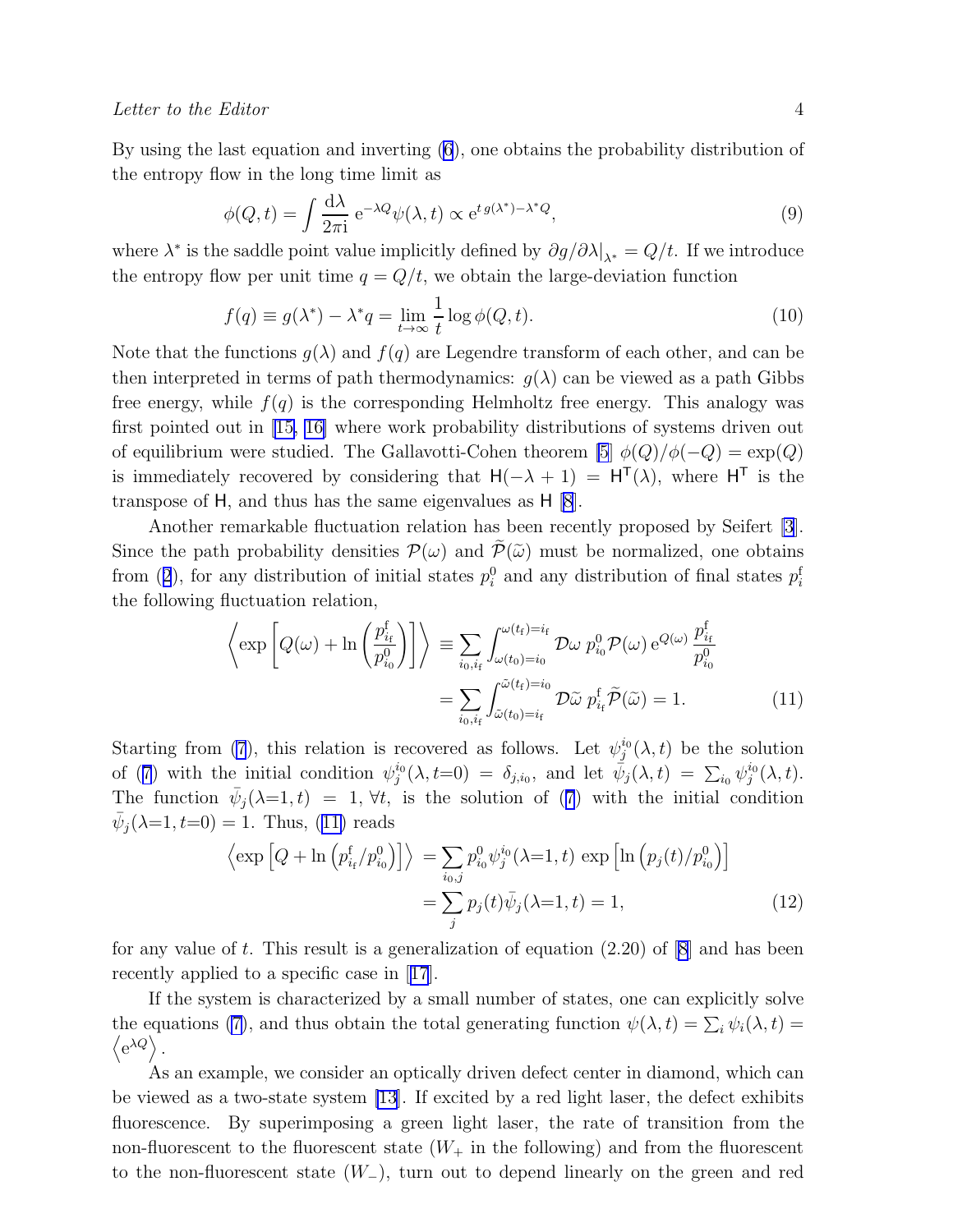light intensity, respectively. In [\[13\]](#page-9-0), the experimental set-up was such that the rate  $W_$  = (21.8 ms)<sup>-1</sup> was kept constant, and the rate  $W_+$  was modulated according to the sinusoidal function  $W_+(t) = W_0[1 + \gamma \sin(2\pi t/t_m)],$  with  $W_0 = (15.6 \,\text{ms})^{-1}, \gamma = 0.46,$  $t_{\rm m} = 50\,{\rm ms}.$  In the same reference, the histogram of the entropy flux, as defined by [\(2\)](#page-1-0), wasmeasured, over 2000 trajectories of time-length  $20 t<sub>m</sub>$ . By solving ([7](#page-2-0)) for this system, we obtain the generating function  $\psi(\lambda, t)$ , and using [\(9](#page-3-0)) we obtain the probability distribution of the entropy flow  $\phi(Q, t = 20 t_m)$ , which is found to agree very well with the measured histogram, see figure 1.



Figure 1. Entropy production of a two-state system: a defect center in diamond is optically driven from a fluorescent to a non-fluorescent state. The experimental histogram is taken from [\[13](#page-9-0)], the full line corresponds to the entropy flow distribution function $\phi(Q, t = 20 t_m)$  as obtained from [\(5](#page-2-0)[–9](#page-3-0)). Note that the definition of q in [[13\]](#page-9-0) is the negative of ours.

However this direct approach becomes rapidly impracticable, as the system phase space size increases. On the other hand, the evaluation of  $\phi(Q, t)$  or  $\psi(\lambda, t)$  by direct simulation of the stochastic process described by the master equation [\(1](#page-1-0)) is a highly difficult task. Similarly to what happens when one tries to evaluate free energies differences by using the Jarzynski equality[[6\]](#page-8-0), dealing with the probability distribution of the work of a driven system (see, e.g.,  $[15, 16]$  $[15, 16]$ ), the most relevant contributions to the average  $\langle \exp(\lambda Q) \rangle$  often come from the tails of the distribution of  $\phi(Q, t)$ .

In ref. [\[18](#page-9-0)], the authors proposed a procedure to evaluate the large deviation function  $g(\lambda)$  based on biased dynamics and on the parallel evolution of system clones. Here we discuss how([7\)](#page-2-0) leads to an alternative scheme for the evaluation of the fluctuations in the entropy flow. Differently from what discussed in ref.[[18](#page-9-0)], such a scheme allows one to evaluate correctly the function  $\psi(\lambda, t) = \langle \exp(\lambda Q) \rangle$  at any time, and not only in the long time limit, and turns out to be effective also in the case of time–dependent transition rates. In the following we adapt to our problem the concept of weighted trajectory ensemble, introduced by Sun in [\[19](#page-9-0)] and extended by Oberhofer et al in[[20](#page-9-0)], where it was successfully applied to the Jarzynski equality. The idea is to sample trajectories in the weighted ensemble  $\mathcal{P}(\omega_t)$  exp  $[\lambda Q(\omega_t)]$  rather than successions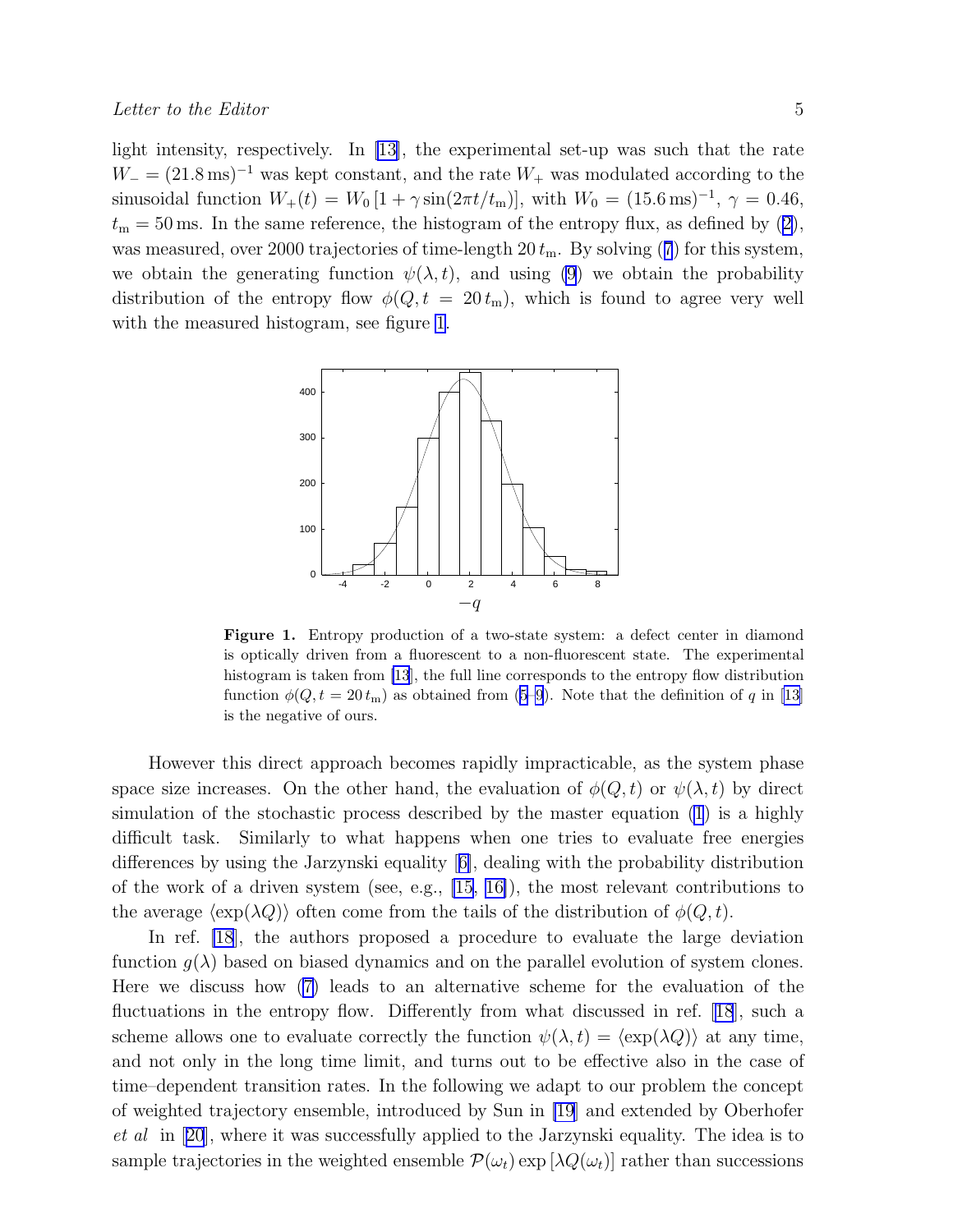<span id="page-5-0"></span>of single states in the unbiased ensemble. Since  $\psi(\lambda, t) = \int \mathcal{D}\omega_t \, \mathcal{P}(\omega_t) e^{\lambda Q(\omega_t)}$ , we have

$$
\frac{\partial \psi(\lambda, t)}{\partial \lambda} = \langle Q \rangle_{\lambda} \psi(\lambda, t), \tag{13}
$$

where  $\langle \ldots \rangle_{\lambda}$  is the average in the weighted ensemble  $\mathcal{P}(\omega_t)$  exp  $[\lambda Q(\omega_t)] / \psi(\lambda, t)$ , where  $\psi(\lambda, t) = Z_{\lambda}$  is the "partition function" of this ensemble, which will be called the " $\lambda$ ensemble" in the following. The solution of (13) thus reads

$$
\psi(\lambda, t) = \exp\left[\int_0^{\lambda} d\lambda' \langle Q \rangle_{\lambda'}\right].
$$
\n(14)

While Sun[[19\]](#page-9-0) proposes a Montecarlo procedure for the sampling of trajectories, so as to obtain the average  $\langle Q \rangle_{\lambda}$  in the weighted ensemble, in the present paper we propose a different procedure which generates trajectories in a suitable entropy-flow weighted ensemble. The direct simulation of trajectories in the  $\lambda$ -ensemble is hindered by the fact that one should already know the exact expression of the ensemble partition function, i.e., the function  $\psi(\lambda, t)$ , which is the unknown quantity at issue.

Toavoid the problem of the direct evaluation of  $\psi(\lambda, t)$ , following [[20](#page-9-0)], we introduce a generic functional of the paths  $\Pi(\omega)$ , and write

$$
\langle Q \rangle_{\lambda} = \frac{\int \mathcal{D}\omega_t \left( Q(\omega_t) / \Pi(\omega_t) \right) \Pi(\omega_t) \mathcal{P}(\omega_t) e^{\lambda Q(\omega_t)} }{\int \mathcal{D}\omega_t \left( 1 / \Pi(\omega_t) \right) \Pi(\omega_t) \mathcal{P}(\omega_t) e^{\lambda Q(\omega_t)}} = \frac{\langle Q / \Pi \rangle_{\lambda, \Pi}}{\langle 1 / \Pi \rangle_{\lambda, \Pi}}, \tag{15}
$$

where  $\langle \ldots \rangle_{\lambda,\Pi}$  indicates the average in the new  $\mathcal{P}(\omega_t)\Pi(\omega_t)$  exp  $[\lambda Q(\omega_t)]$  ensemble (the  $(\lambda, \Pi)$ -ensemble in the following).

In order to simplify the following discussion we consider a stochastic dynamics with a discrete small time scale  $\tau$ , such that the jumps between states take place at discrete times  $t_k = k\tau$ . Within this discrete scheme, we want to write the probability of a path in the  $(\lambda, \Pi)$ -ensemble.

The probability of a given path  $\omega$  reads

$$
\mathcal{P}(\omega) = K_{i_N, i_{N-1}} K_{i_{N-1}, i_{N-2}} \cdots K_{i_1, i_0} p_{i_0}^0,
$$
\n(16)

where the transition probabilities  $K_{ij}$  are defined as  $K_{ij} = \tau W_{ij}$ , and  $K_{ii} = 1 - \tau W_{ij}$  $\sum_{j(\neq i)} K_{ji}$ . We now define the new transition probabilities  $\widetilde{K}_{ij} = \tau W_{ij} (W_{ji}/W_{ij})^{\lambda}$ , and  $\overline{K}_{ii} = 1 - \sum_{j(\neq i)} \overline{K}_{ji}$ , and choose the functional  $\Pi(\omega)$ , such that

$$
\Pi(\omega) = \prod_{k=1}^{M} \Pi_{i_k, i_{k-1}}(t_k),
$$
\n(17)

with

$$
\Pi_{ij}(t) = \begin{cases} 1, & \text{if } i \neq j ; \\ \widetilde{K}_{jj}(t)/K_{jj}(t), & \text{if } i = j. \end{cases} \tag{18}
$$

Recalling the definition of  $Q(\omega)$ , [\(2](#page-1-0)), we obtain that the probability in the  $(\lambda, \Pi)$ ensemble is given by

$$
\mathcal{P}(\omega)\Pi(\omega)\exp\left[\lambda Q(\omega)\right] = \widetilde{K}_{i_N,i_{N-1}}\widetilde{K}_{i_{N-1},i_{N-2}}\cdots\widetilde{K}_{i_1,i_0}p_{i_0}^0,\tag{19}
$$

and thus  $\langle Q \rangle_{\lambda}$  can be evaluated by using (15), for the particular choice of  $\Pi$ , as given by (18). Note that (19) implies that the one can generate a trajectory in the  $(\lambda, \Pi)$ -ensemble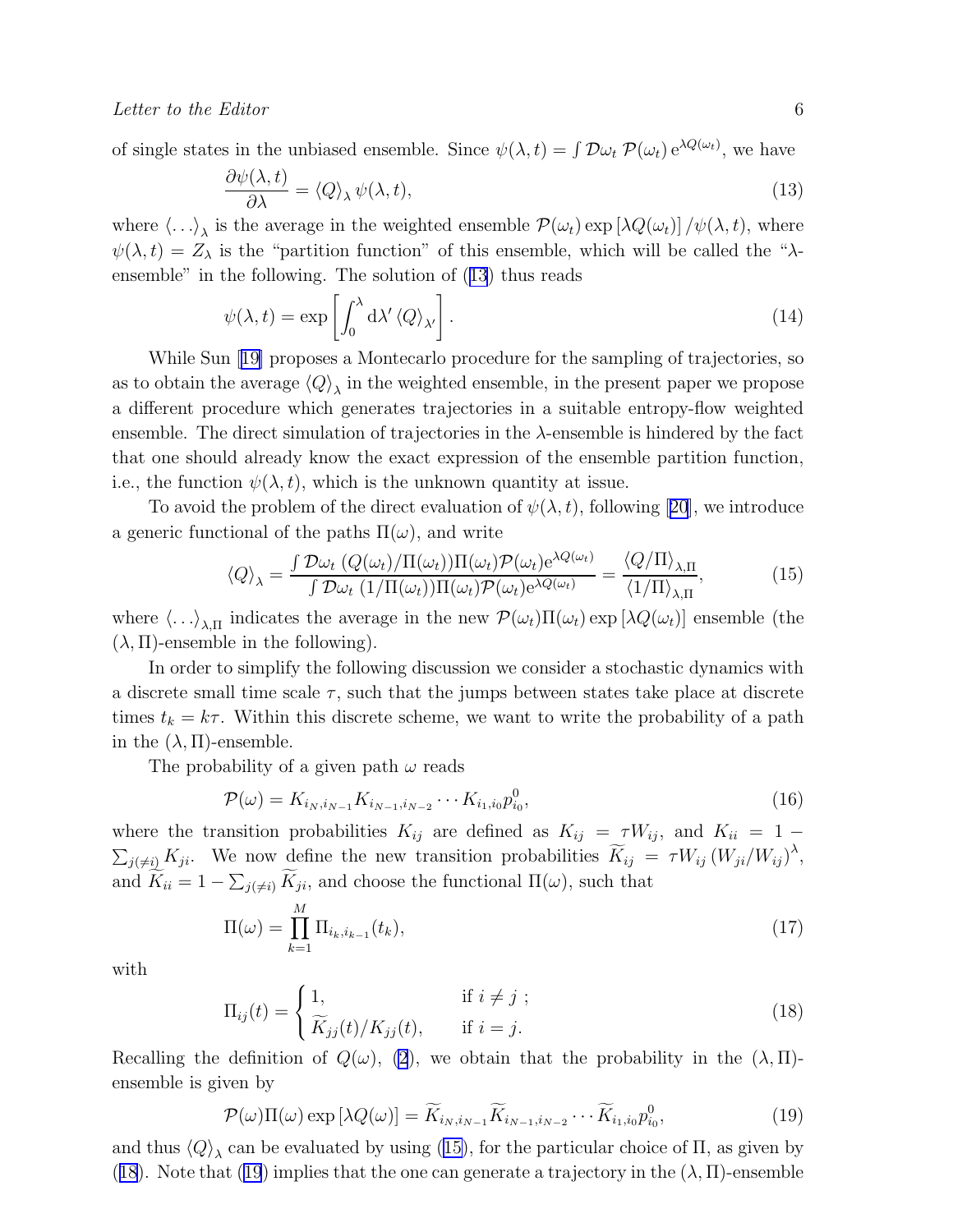<span id="page-6-0"></span>by simply simulating the process with the  $\widetilde{K}_{ij}(t)$  transition probabilities. Furthermore, the algorithm here described can be used to evaluate the generating function([14](#page-5-0)) also in the case of time–dependent transition rates. This issue will be addressed in a forthcoming paper.



**Figure2.** Plot of  $g(\lambda)$  as obtained by combining [\(8](#page-2-0)) and ([14\)](#page-5-0), for the ASEP model. The function  $g(\lambda)$  vanishes for  $\lambda = 0, 1$  which corresponds to the normalization condition and to Seifert's fluctuation relation([11\)](#page-3-0), respectively.



**Figure 3.** Histogram of the entropy flow per time unit  $q$ , corresponding to 1000 unbiased trajectories of the ASEP model. Full line: probability distribution function  $\phi(q, t_f)$ , obtained with the trajectory sampling algorithm. Inset: full line, largedeviation function f as a function of the entropy per time unit q, as defined by  $(10)$ ; dotted line: plot of  $f(q) + q$ .

In order to give an example of the application of the approach above described, we now consider a nonequilibrium system characterized by a large phase space, and evolving according to a stochastic dynamics. Instead of considering systems driven outof equilibrium by manipulation as in  $[16, 21]$  $[16, 21]$ , we study here a steady-state nonequilibrium system, namely the asymmetric simple exclusion process (ASEP) [\[14, 22](#page-9-0)]: it consists in a one-dimensional lattice gas on a lattice of  $L$  sites. Each site of the model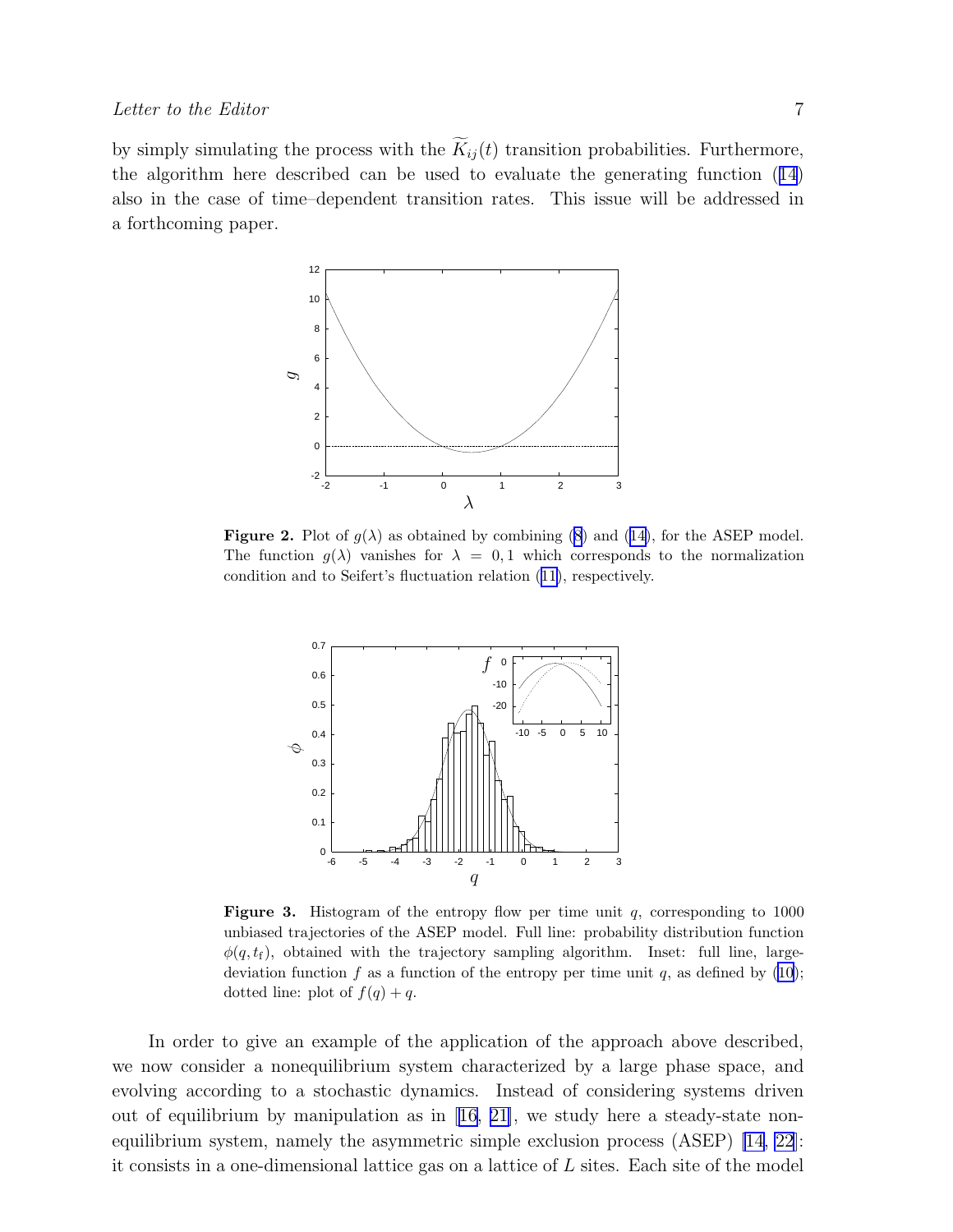<span id="page-7-0"></span>

**Figure 4.** Average particle current  $J$  in the weighted trajectory  $\lambda$ -ensemble (full line) and in the  $(\lambda, \Pi)$ -ensemble (squares), as a function of  $\lambda$ . The current vanishes at  $\lambda = 1/2$ , and becomes negative for larger values of  $\lambda$ .

is either empty or occupied by at most one particle. Each particle can jump into an empty nearest neighbor site with transition rates per time unit  $W_+$  (rightward) and  $W_-$ (leftward). The system is kept in a out-of-equilibrium steady state since its first and last site are in contact with two particle reservoirs, at densities  $\rho_A$  and  $\rho_B$  respectively. By taking  $\rho_A > \rho_B$  and  $W_+ > W_-,$  one observes a net particle current from the left to the right reservoir. We choose the following values of the parameters:  $L = 100, W_+ = 1$ ,  $W_ = 0.75$ ,  $\rho_A = 0.75$ ,  $\rho_B = 0.25$ , which correspond to the maximum current phase [\[14](#page-9-0)].

Adirect evaluation of the function  $g(\lambda)$  by solving the  $2^{100}$  equations ([7\)](#page-2-0) is of course impossible. We thus apply our trajectory simulation approach to the ASEP model. We consider trajectories of time length  $t_f = 5$ , with the elementary time step  $\tau = 0.01$ : at each time the transition probability between two states is given by the transition matrix  $K_{ij}(t)$ . For each value of  $\lambda$  we generate  $\mathcal{N} = 1000$  sample trajectories and calculate the entropy flow  $Q$ , as defined by  $(2)$ , for each trajectory. Then, for the given value of λ, by averaging over the  $\mathcal N$  trajectories, we compute the quantity  $\langle Q \rangle$ <sub>λ</sub> using [\(15](#page-5-0)). Finally,by combining ([8\)](#page-2-0) and [\(14\)](#page-5-0), we obtain the function  $g(\lambda)$  which governs the long time behavior of  $\psi(\lambda, t)$ . This function is plotted in figure [2](#page-6-0). It can be seen that it vanishes at  $\lambda = 0, 1$  and is symmetric with respect to  $\lambda = 1/2$ . The fact that  $g(0) = 0$ corresponds trivially to the normalization condition over all the possible trajectories. On the other hand, the fact that the function g vanishes at  $\lambda = 1$ , is a non trivial result, and corresponds to Seifert's fluctuation theorem([11](#page-3-0)). The symmetry around  $\lambda = 1/2$  corresponds to the Gallavotti-Cohen fluctuation relation. We are now able to calculate the large-deviation function  $f(q)$  defined in [\(10\)](#page-3-0), which is plotted in the inset of figure [3,](#page-6-0) together with the expression  $f(q) + q$ , which exhibits the symmetry required by the Gallavotti-Cohen relation. We check as follows that the quantity  $f(q)$  actually gives the entropy distribution function  $\phi(q, t) \propto \exp[t f(q)]$  for the present model. We simulate the unbiased diffusion process (i.e., we use the transition matrix  $K_{ij}$ ), and measure the entropy flow along 1000 trajectories. We then plot the histogram of the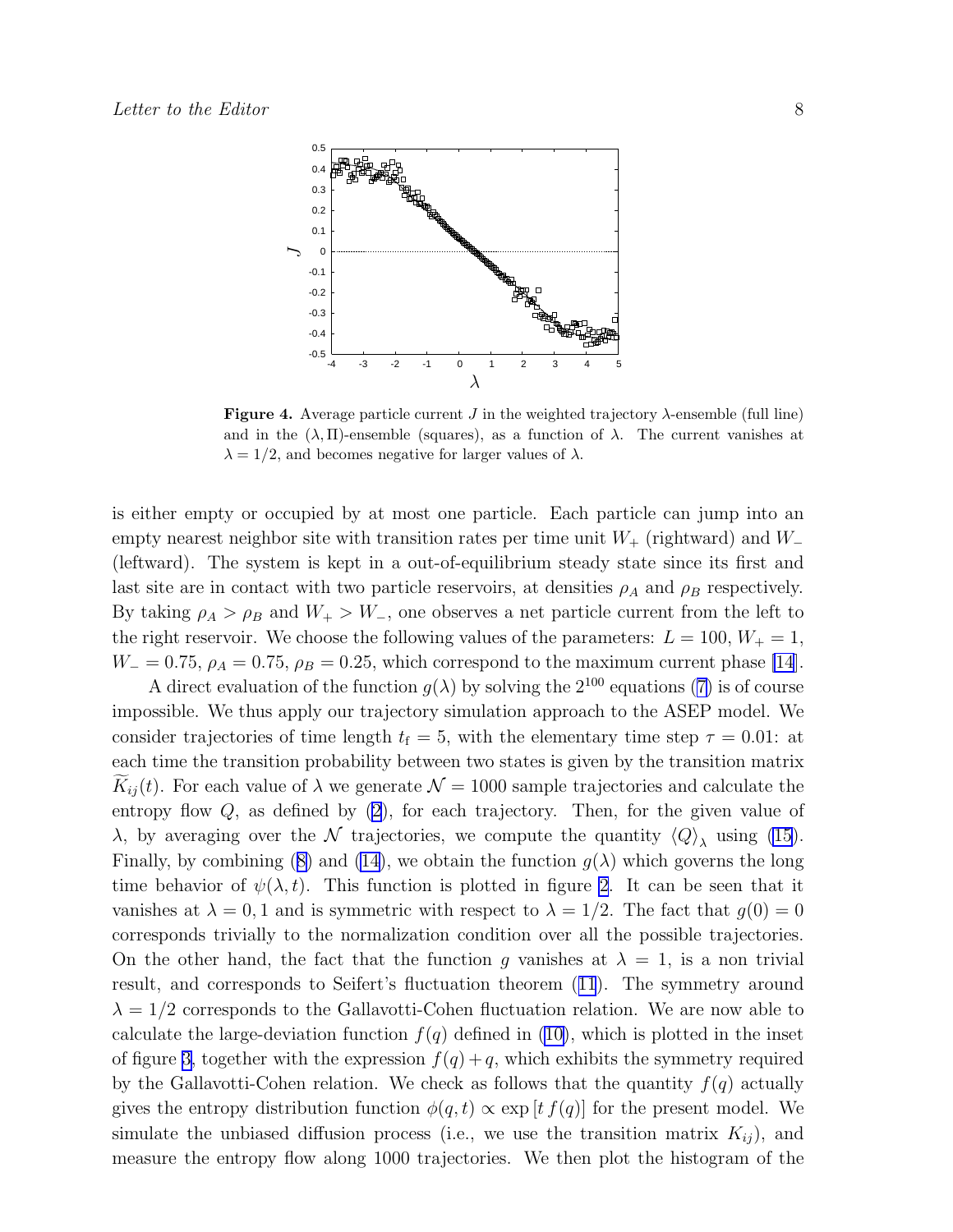<span id="page-8-0"></span>measured entropy flow per time unit, together with the function  $\exp[t f(q)]$ , see figure [3](#page-6-0). The agreement between the histogram and the predicted entropy distribution  $\phi(q, t)$ is excellent. Note that it is hopeless to verify the Gallavotti-Cohen and/or the Seifert relation([11](#page-3-0)) by direct inspection of the histogram, since no single point of the histogram lies in the range  $q > 1$ , where the function  $f(q) + q$  has its maximum. This is the same problem that one faces when trying to exploit the Jarzynski equality to evaluate the free energy of simple microscopic systems [\[16](#page-9-0)].

Finally, we consider the dynamic states which contribute most to the function g for each value of  $\lambda$ . We measure the current  $J(\lambda)$  of particles that, in the steady state of weighted ensembles, jumps to the right (positive current) or to the left (negative current), in the unit time. This quantity can be easily measured as biased trajectories are generated using the probability  $\tilde{K}_{ii}$ . The current J, as measured in both the  $\lambda$  and  $(\lambda, \Pi)$ -ensemble, is plotted in figure [4,](#page-7-0) as a function of  $\lambda$ . It can be clearly seen that, as  $\lambda$ goes away from the origin (either in the negative or in the positive direction), the current differs more and more from its value in the unbiased dynamics  $(\lambda = 0)$ . Notice that the current vanishes at  $\lambda = 1/2$ , and that, for larger values of  $\lambda$ , J becomes negative, i.e., the net motion of the particles is opposite to the density gradient. Thus, the parameter  $\lambda$ , which is the thermodynamic conjugate of q, selects dynamical trajectories in the same way as an external field selects states in an ordinary statistical ensemble. Large values of  $|\lambda|$  select trajectories which are highly unlikely to appear in an unbiased system. This corroborates the interpretation of the large deviation function as a kind of free energy in the path thermodynamics[[15, 16](#page-9-0)].

We have thus shown how it is possible to evaluate consistently the probability distribution function of the entropy flow in nonequilibrium systems, by solving the differentialequation ([7\)](#page-2-0) via the simulation scheme for the  $(\lambda, \Pi)$ -ensemble. In this way the properties of the trajectories which contribute most to the entropy flow in the regime of interest can also be evaluated.

A.I. is grateful to M. Gianfelice for long and interesting discussions, and to C. Mejia-Monasterio for important remarks.

## References

- [1] Crooks G E, 1999 Phys. Rev. E 60 2721; 2000 Phys. Rev. E 61 2361
- [2] Qian H, 2001 Phys. Rev. E 65 016102
- [3] Seifert U, 2005 Phys. Rev. Lett. 95 040602
- [4] Evans D J, Cohen E G D and Morriss G P, 1993 Phys. Rev. Lett. 71 2401; Evans D J and Searles D J, 1994 Phys. Rev. E 50 1645
- [5] Gallavotti G and Cohen E G D, 1995 *J. Stat. Phys.* **80** 931
- [6] Jarzynski C, 1997 Phys. Rev. Lett. 78 2690
- [7] Kurchan J, 1998 J. Phys. A: Math. Gen. 31 3719
- [8] Lebowitz J L and Spohn H, 1999 J. Stat. Phys. 95 333
- [9] Maes C, 2003  $Sém. Poincaré$  2 29
- [10] Gaspard P, 2004 J. Stat. Phys. 117 599; 2005 New J. of Phys. 7 77
- [11] Seifert U, 2005 *Europhys. Lett.* **70** 36